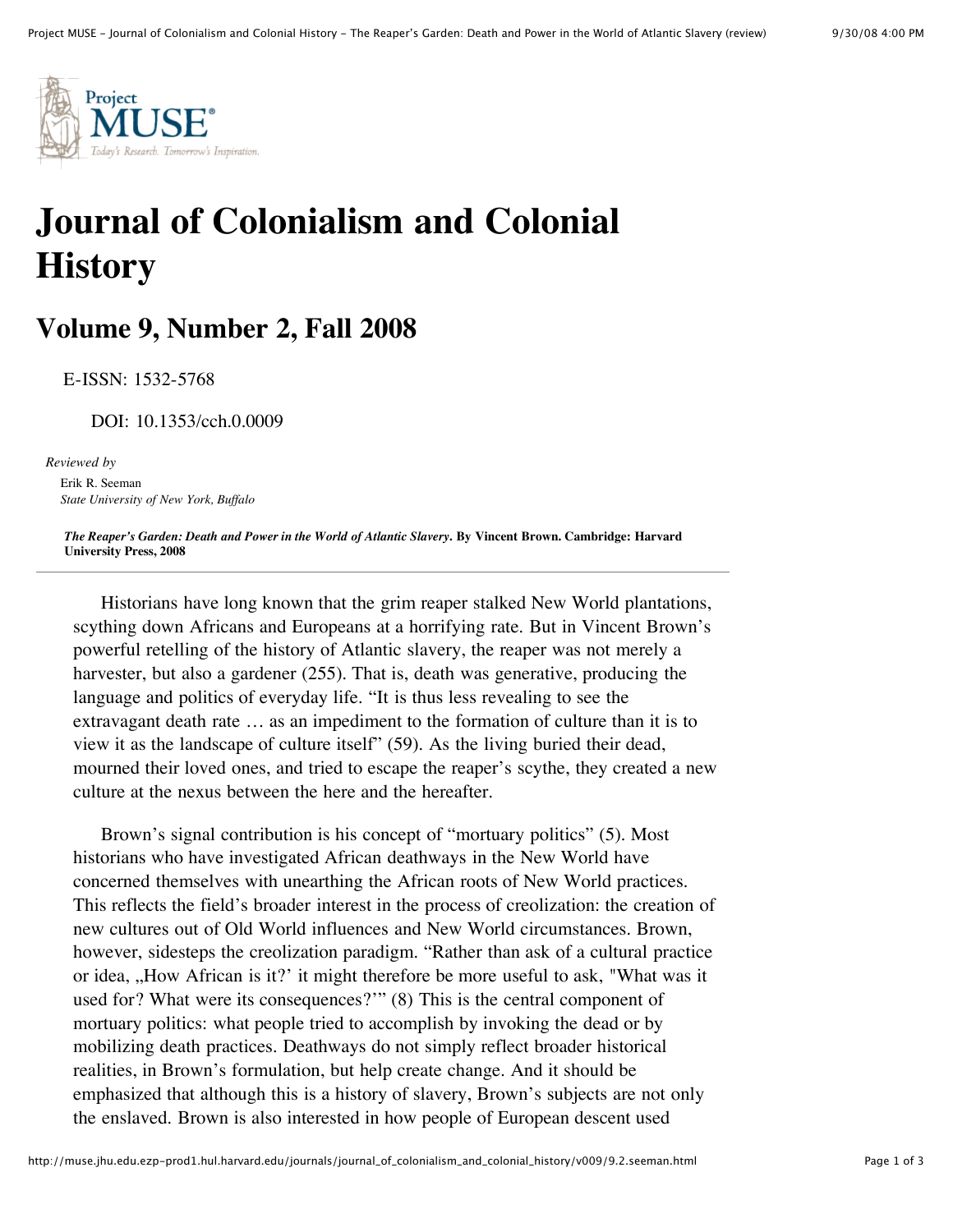mortuary politics. The result, in prose that admirably avoids breathless overstatement, is a work that manages to say something fresh about the intensively studied subject of slavery.

The story is set in Jamaica. Although some of Brown's findings are specific to this island, most of the dynamics he describes are applicable to plantation societies throughout the Americas. Brown begins by describing the demographic disaster that was eighteenth-century Jamaica. Jamaican whites died at a faster rate than blacks; in the first half of the eighteenth century, some 50,000 European migrants streamed into the island yet the white population grew by only 5,000 (17). But at least these European fortune-seekers went to Jamaica (mostly) of their own volition. The same cannot be said, of course, for the roughly 600,000 Africans who arrived in Jamaica between 1740 and 1807 (25–26). Their death rate was slightly lower than that of whites, apparently as a result of their previous experiences with tropical diseases such as yellow fever and malaria, yet still they died at an extraordinary rate due to miserable working conditions and poor nutrition.

This is depressingly familiar to historians, but where Brown goes beyond existing works is to describe how all this dying was central to the creation of culture in Jamaica. Burial practices helped define boundaries between Europeans and Africans, clarifying what it meant to be "white" and what it meant to be "Negro" (75). But deathways also helped each group sustain itself in the face of potentially crippling death rates. For people of African descent this was especially important. "Funeral ceremonies, which had been perhaps the most important occasions for communal association in Africa, became still more significant in the context of demographic calamity in Jamaica" (74). Mortuary politics was likewise evident in what Brown calls "necromancy," the "conjuration and manipulation of the dead for the purpose of shaping actions and events" (130). Whites and blacks practiced necromancy with equal fervor. Slaveowners relied on postmortem humiliation of black corpses—placing severed heads on poles, nailing ears to trees—to send the message that they had control over life and death. Blacks responded with obeah and myal, religious practices that connected the dead with the living through the harnessing of supernatural powers.

Because Brown's subject is mortuary politics and not the narrower mortuary practices, he is able to expand his discussion beyond what one might expect. In particular, Brown creatively connects the British abolition movement that emerged in the 1780s with attitudes toward death. Starting in the middle of the eighteenth century, he argues, evangelicalism and graveyard literature "focused British attention on the relation between death and moral values" (157). Brown would not go so far as to argue that British ideas about death were decisive in the campaign to end the slave trade, but his perspective sheds new light on the subject. He shows that high slave mortality rates became a moral problem for an increasingly large segment of the British population, leading to a fear of national damnation that could be prevented only by ending the slave trade and, ultimately, slavery itself.